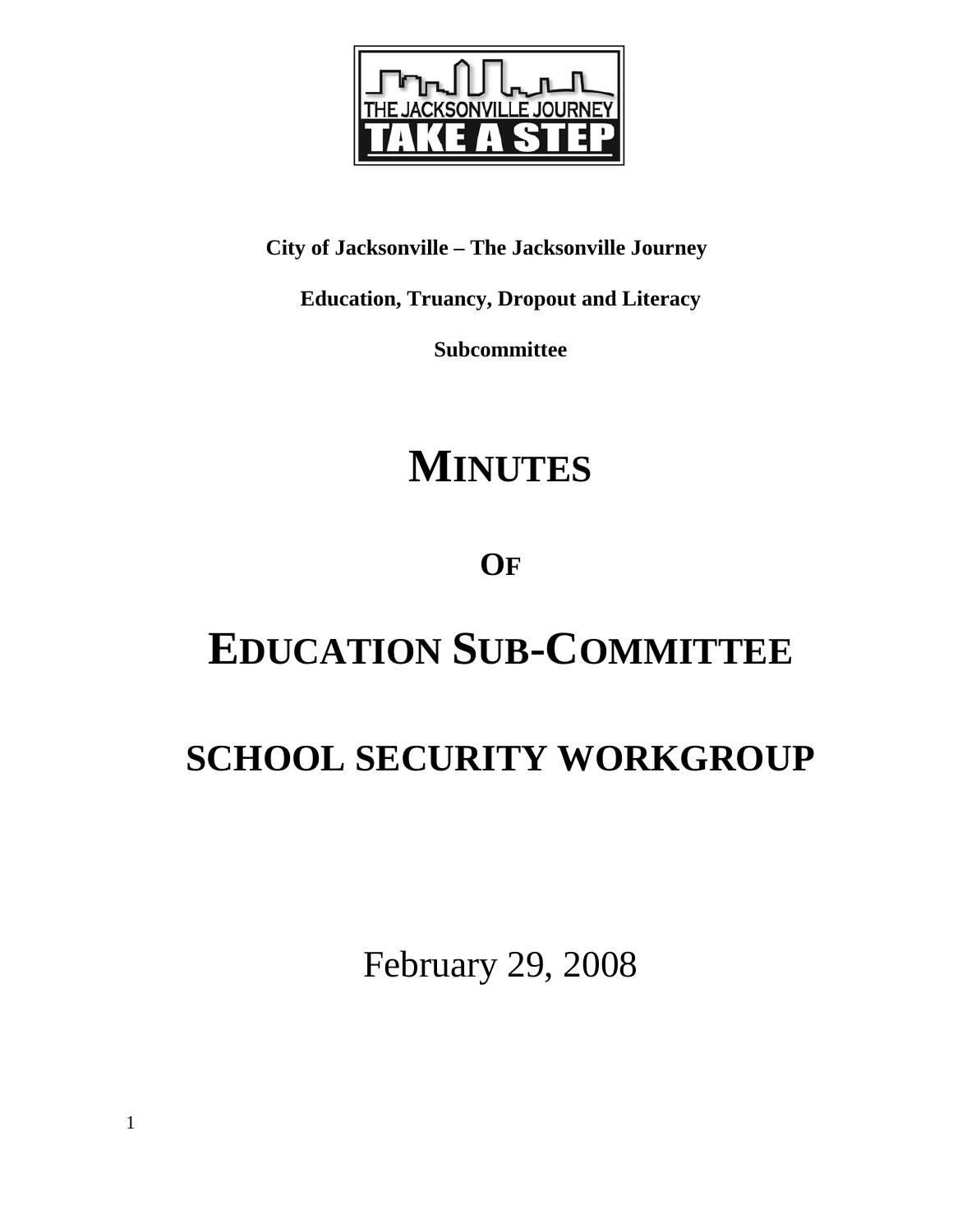## **The Jacksonville Journey – Education**

### **Education, Truancy, Dropout and Literacy Sub-Committee**

# **School Security Workgroup**

### **February 29, 2008**

### **12:30 p.m. Meeting**

**PROCEEDINGS before the Jacksonville Journey – Education Sub-Committee, School Security Workgroup taken on Thursday, February 20, 2008, Edward Ball Building, 8th Floor, Room 851 – 214 N. Hogan Street, Jacksonville, Duval County, Florida commencing at approximately 12:30 p.m.** 

**School Security Workgroup** 

**Skip Cramer, Chair Tony Bellamy, Member Nancy Broner, Member Bobby Deal, Member Carolyn Floyd, Member Joe Henry, Member Nongongama Majova-Seane Paul Perez, Member**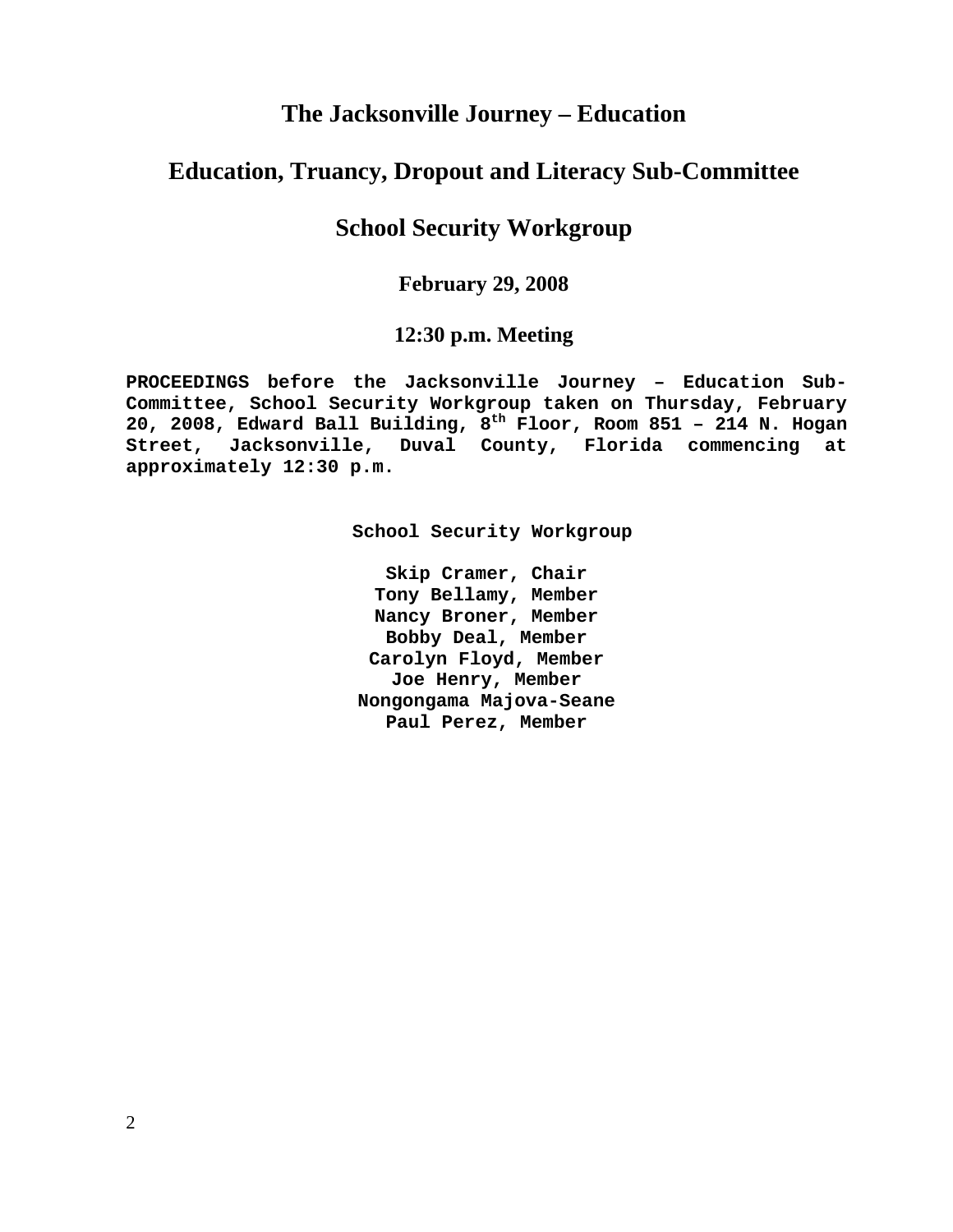### **APPEARANCES**

#### **COMMITTEE CHAIRS & MEMBERS:**

SKIP CRAMER, Chair CAROLYN FLOYD, Member

#### **ABSENTEE MEMBERS:**

Tony Bellamy Nancy Broner Bobby Deal Joe Henry Nongongama Majova-Seane Paul Perez

#### **STAFF:**

Alice Checorski

#### **OTHERS PRESENT:**

Debra Jahns-Nelsen, District 3 School Board Candidate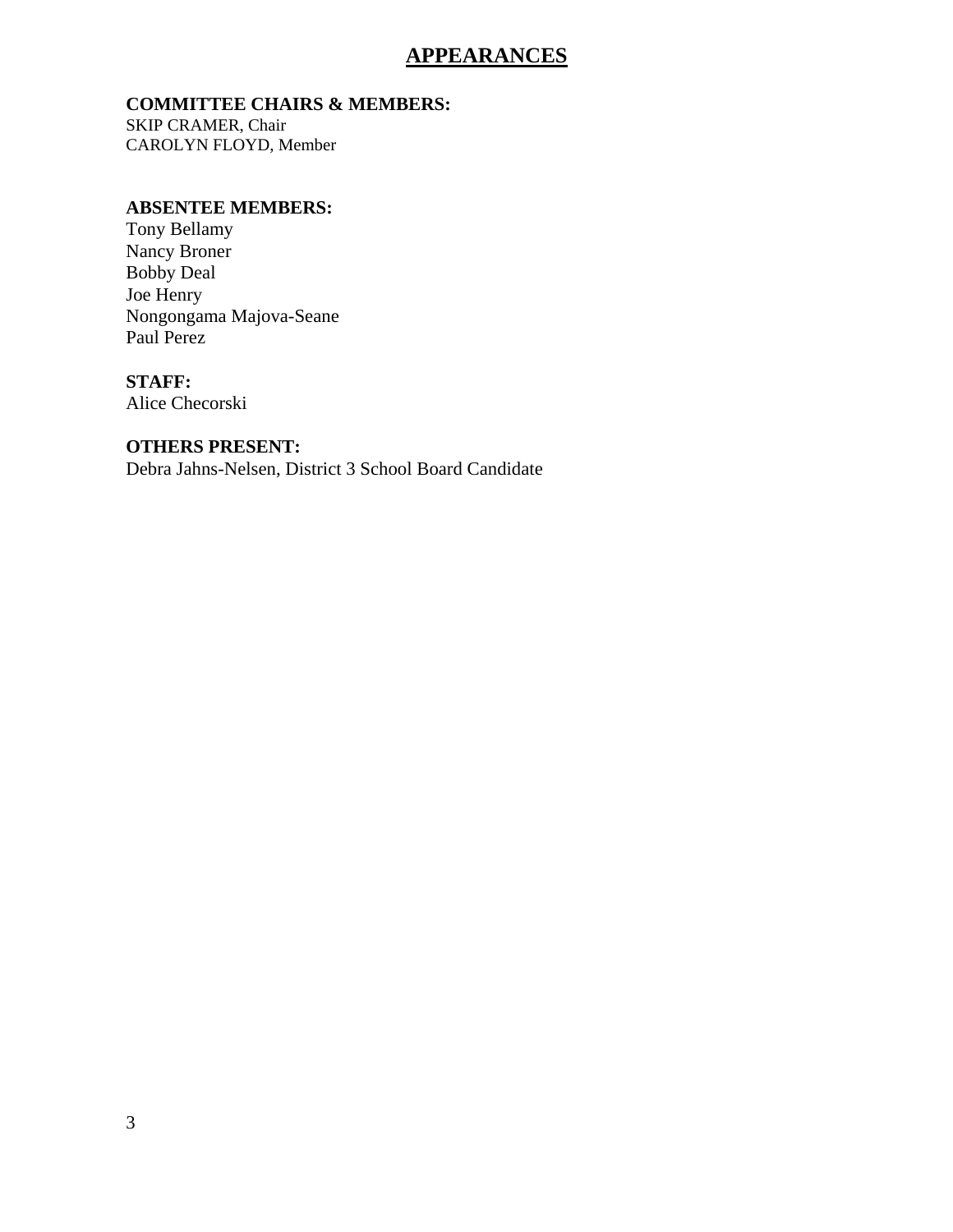#### **PROCEEDINGS**

February 29, 2008

Education Sub-Committee, School Security Workgroup 12:30 p.m. **Call to Order and Comments.** Skip Cramer, Chair, called the meeting to order at approximately 12:40 p.m.

#### **1. Purpose of Meeting.**

 Discuss the Mayor's crime initiative, *The Jacksonville Journey – Take a Step* Education, Truancy, Dropout and Literacy Subcommittee, School Security Workgroup.

#### **2. Discussion Items**

Skip Cramer, Chair, welcomed everyone to the meeting and reviewed the housekeeping notes and Sunshine Law reminder before asking for introductions.

Mr. Cramer then called for approval of the minutes from the February 20, 2008 Workgroup meeting. There was one correction on page 7, line 4, which should read 16%. Carolyn Floyd asked for clarification on the statement "Out of school suspensions make up 46% of the referrals". Mr. Cramer said he would follow up with Dr. Ravoira and provide clarification. The minutes were approved with the one correction and subject to the clarification from Dr. Ravoira.

The objectives for the meeting were to have Tony Bellamy, Principal, First Coast High School, report on feedback from the high school principals regarding school security, SROs, DCPS police, JSO and the State Attorney's Office. Mr. Bellamy was not in attendance. Chairman Cramer stated we will discuss and approve the draft recommendations at today's meeting.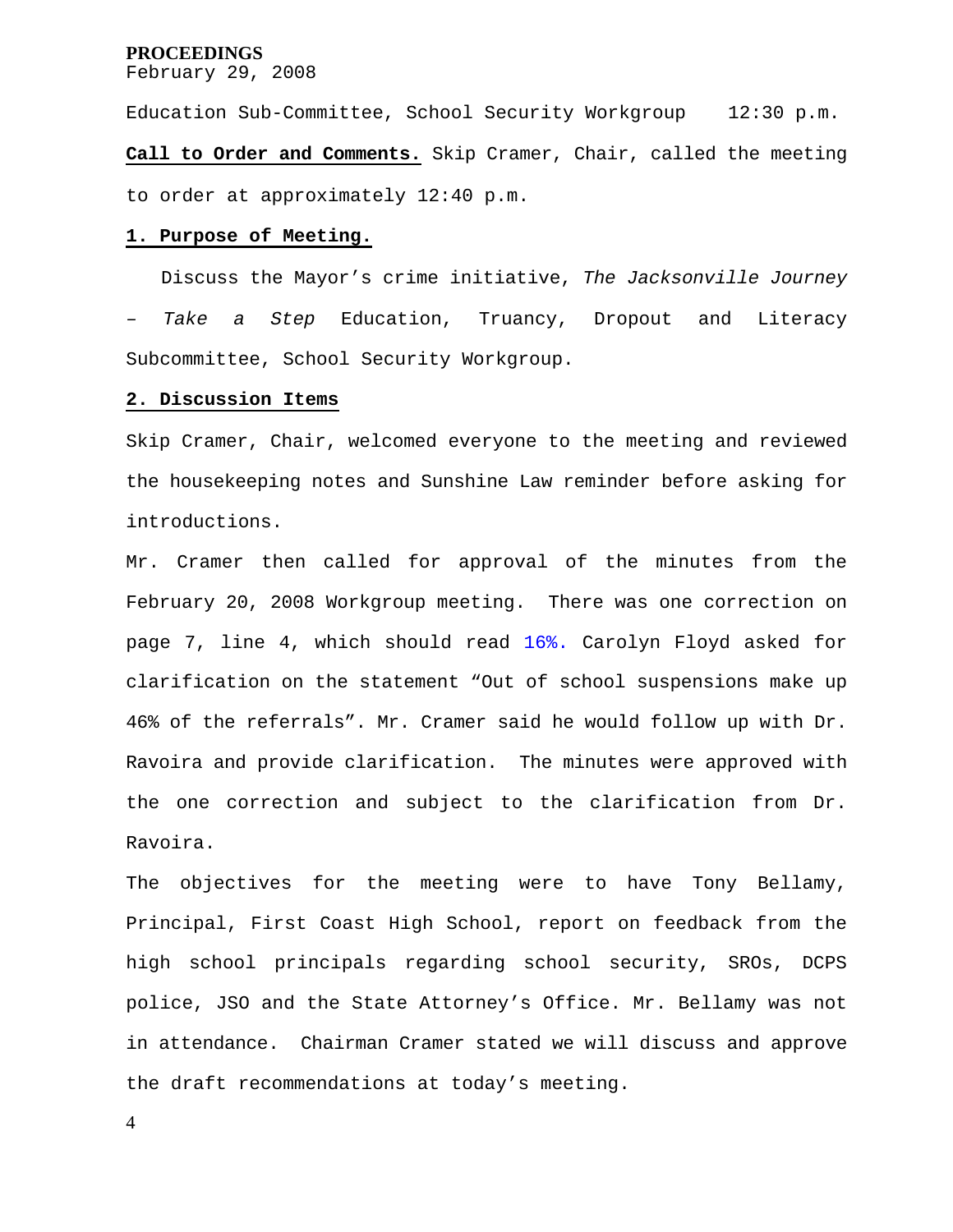Chairman Cramer reviewed a timeline for the *Jacksonville Journey*  as of February 20, 2008. He stated we will be reporting out the results of this work group to City staff on Wednesday, March 5, 2008 and the report should include our concept paper and fiscal outcomes. The next Education, Literacy, Truancy & Dropouts Subcommittee meeting is scheduled for Wednesday, March 12, 2008 at 1 p.m. The subcommittee will prioritize the recommendations that have been brought forward by the workgroups. Our chair, W.C. Gentry will review and report to the Steering Committee on March 13, 2008. The Funding Committee review of the recommendations of our committee is on April 14, 2008. On April 24, 2008, the final Steering Committee review of the recommendations will be held. Implementation with the stakeholders will occur after that. Mr. Cramer stated the workgroup agreed on the five recommendations that were in the report subject to hearing from Principal Bellamy. There was a recommendation for the following two items: The expansion of non-fee based after school programs provided by the Jacksonville Children's Commission and the question regarding the re-entry of children who are in the Juvenile Justice System. Mr. Cramer had asked Carolyn Floyd to work with Dr. Ravoira on

of out of school programs.

5 Ms. Floyd reported she had an opportunity to meet with several of what is considered an alternative education specialist at Maddie B. Rutherford. Youth will receive after-school education. There is a concern with children returning from the Juvenile Justice system assigned to alternative education to some it might be

this item. Linda Lanier, JCC, will be providing data on the cost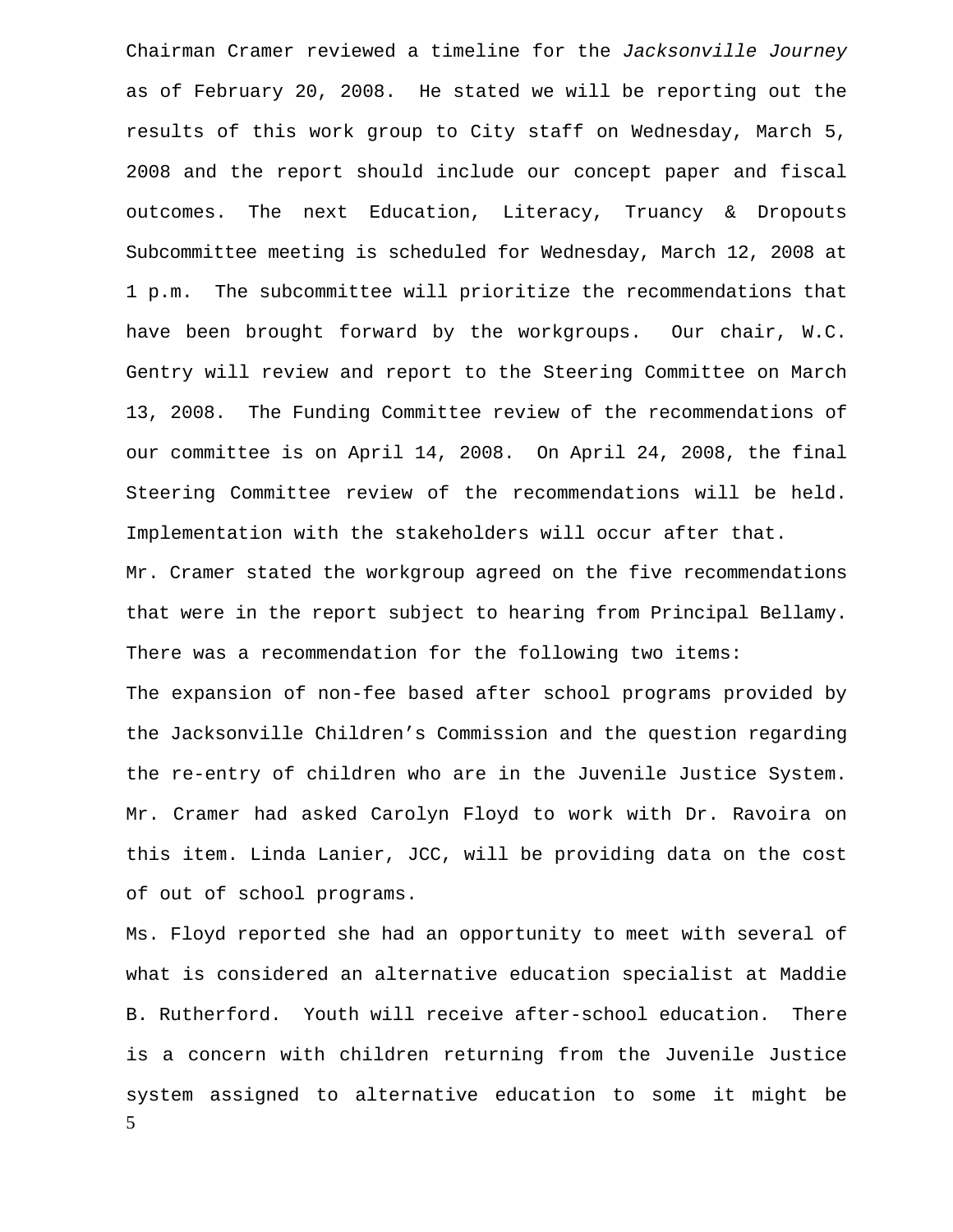construed as double jeopardy. There is a code of conduct for the alternative education on how the youth get to that program. Any youth who has committed a felony will be considered for the alternative education program. There is a process which includes an appeal. If they feel the child can benefit from an alternative education program, this process is used. If it is deemed that the youth is a threat to public safety or that school, the principal cam make that recommendation. If a youth has served his time in a juvenile detention facility he can come back to school. The juvenile justice system looks at each case on an individual basis to ensure that the youth can benefit from returning to a regular public school.

Chairman Cramer stated our workgroup's endorsement or comments on other issues is the final bullet to our recommendations. There are now 6 recommendations that we are proposing to send forward next week. As noted in paragraph three of the February 28, 2008 memorandum from Chairman Cramer to the School Security Working Group, the following general philosophy was applied by the working group: The best outcome is students thriving inside a safe school environment where programs and services result in fully engaged students, lower truancy, absenteeism and dropout rates, decreased conduct incidents, and decreased recidivism. It is about keeping our youth inside structured environments. Mr. Cramer said we will be deciding the priorities we want to suggest.

**Draft Recommendation #1: Bring the Full Service Schools program to full operating capacity. (Lead: DCPS; United Way)** 

6 Chairman Cramer stated that United Way provided information about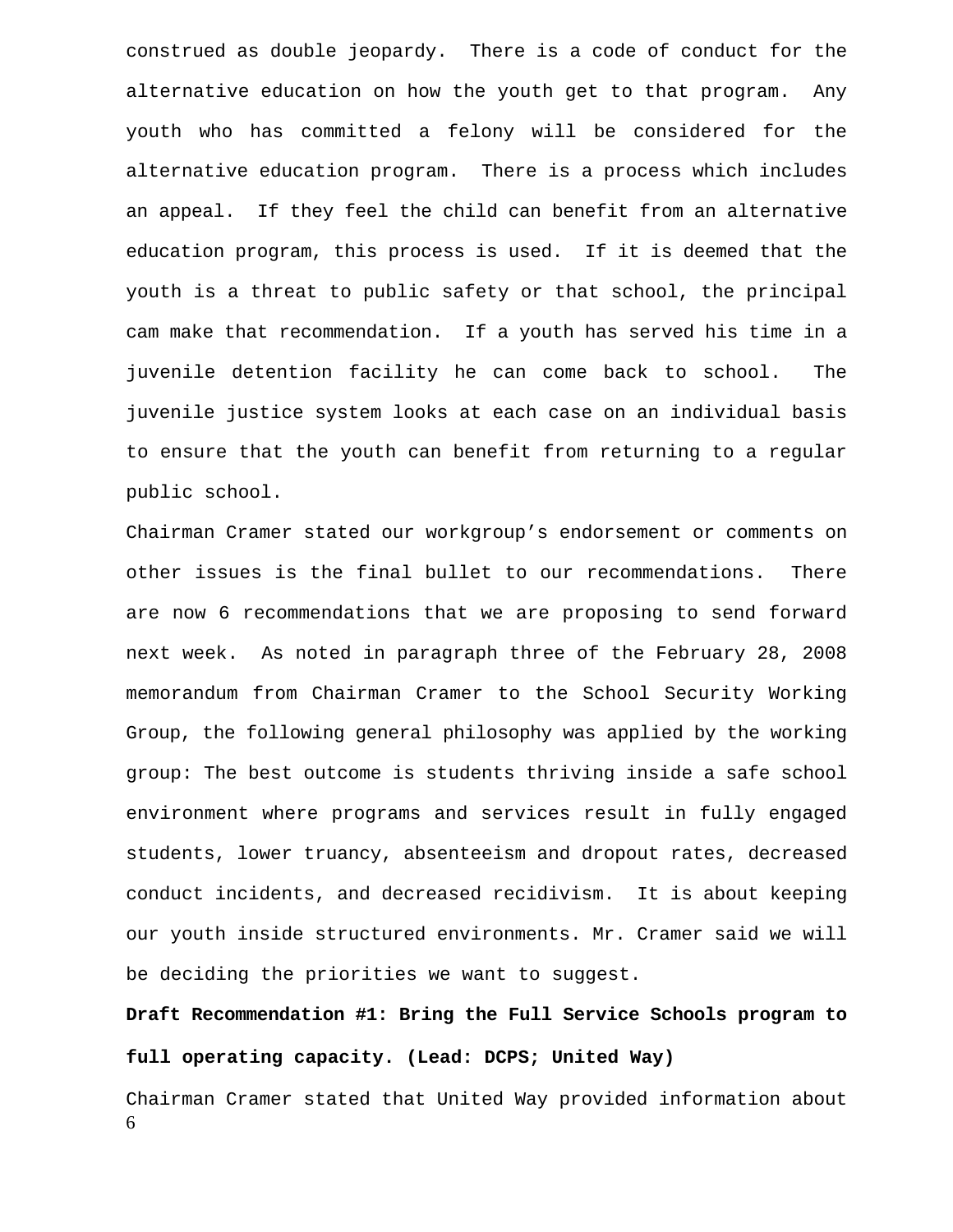the expected outcomes and the challenges in running the program at less than capacity. The action is primarily an addition of DCPS full-time social case worker manager at the Full Service School sites. Chairman Cramer stated he received a telephone call from JSO Deputy Chief David Coffman who voiced this as his number one objective. He also endorsed **Draft Recommendation #2** as a priority for the JSO, **Safe Students In Schools**. This is under active review by the School Board. It has been briefed to the Intervention Subcommittee. Many of the concerns with the predecessor program have been addressed. We do not get into the level of infractions that qualify the students. This is being vigorously researched by others. The program is seen as a potentially high impact and outcome program. The fiscal impact is "zero" as provided by DCPS. It is already described in the contract with the SROs.

**Draft Recommendation #3: Reduce or end out-of-school suspensions**  Mr. Cramer said he has made changes dealing with what the fiscal impact would be and some new ideas have come forward in how to deal with those students who have been suspended and are out of school. Since there is a recommendation to expand the truancy centers, would the resources suggest there may be a possibility of providing a structured environment in this setting. It is not clear if there would be.

Bullet two: Nonprofit organization facilities. It was suggested that these nonprofit organization centers could be run on a contract basis with DCPS. Mr. Cramer has received an exchange of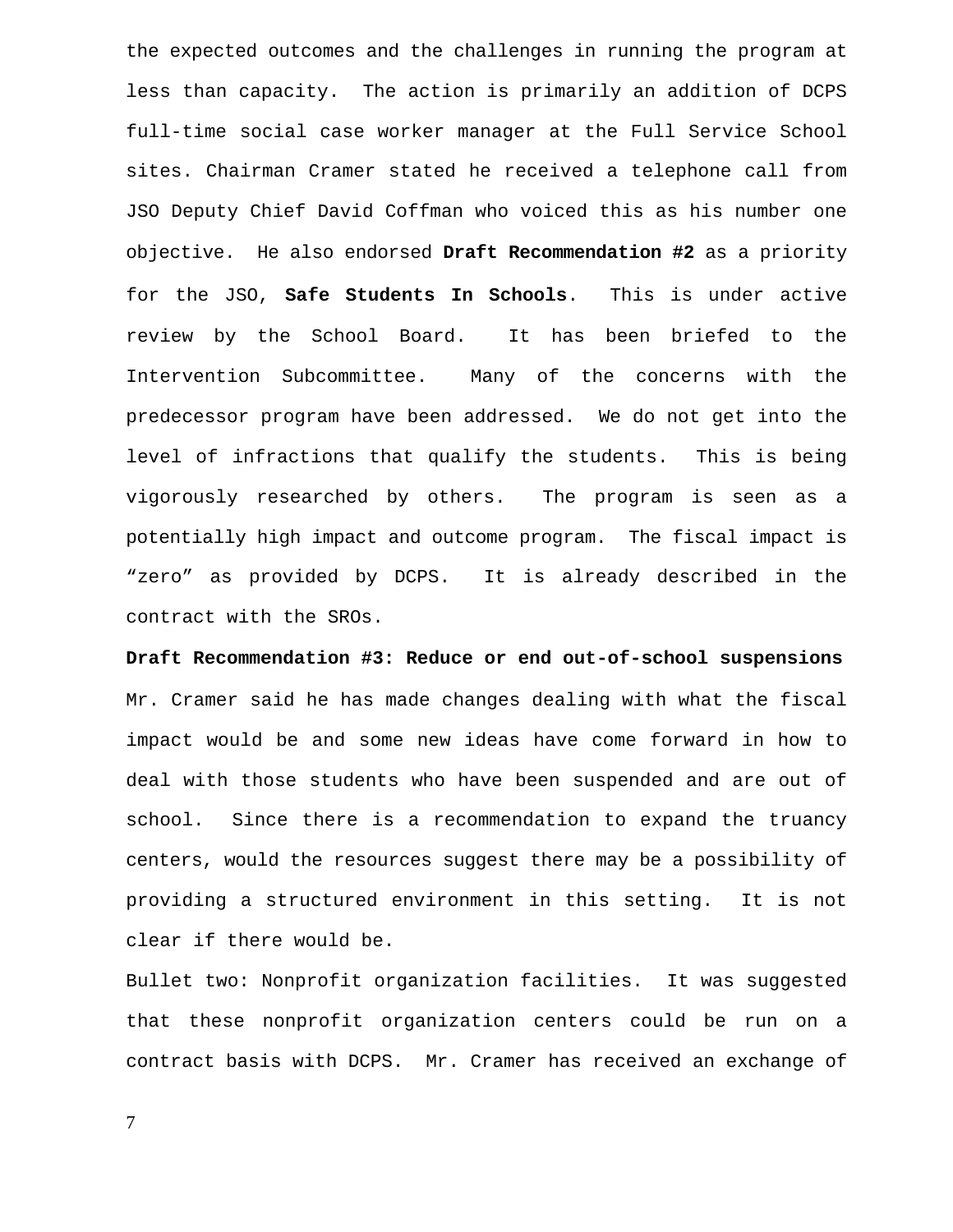emails with the DCPS that he would like to share. He asked the question about collaboration. From the superintendent, if a nonprofit would provide the facility it would be possible to have four centers with two staff at each center for a total cost of \$100,000 per center per year for salaries and benefits. With the Compass Program, off campus instructional learning would be available as well as a focus on emotional and behavioral issues. The program would integrate with expansion of their mentoring efforts. Forty students would be the cap.

Ms. Floyd expressed concern that we should be looking at nonprofits in another way. To reduce the number of out-of-school suspensions would be to keep the students in school. If we create four sites, they are still out of school but in other programs. Ms. Floyd suggested we place the non-profit aspect under recommendation one or two and create an in-house educational plan to keep them in school.

Mr. Cramer stated there is nothing in the recommendation to challenge the superintendents to keep them in school.

Ms. Floyd said how are we going to keep students in school and keep schools safe. We have still not created an action plan per school on how they are going to reduce the out of school of school suspensions. Mr. Cramer stated he will go back to the school superintendent.

8 After further discussion, Mr. Cramer and Ms. Floyd determined that language is needed in their recommendation to challenge the DCPS to develop a plan that will reduce the number of out of school suspensions at some specific rate (a benchmark to achieve). DCPS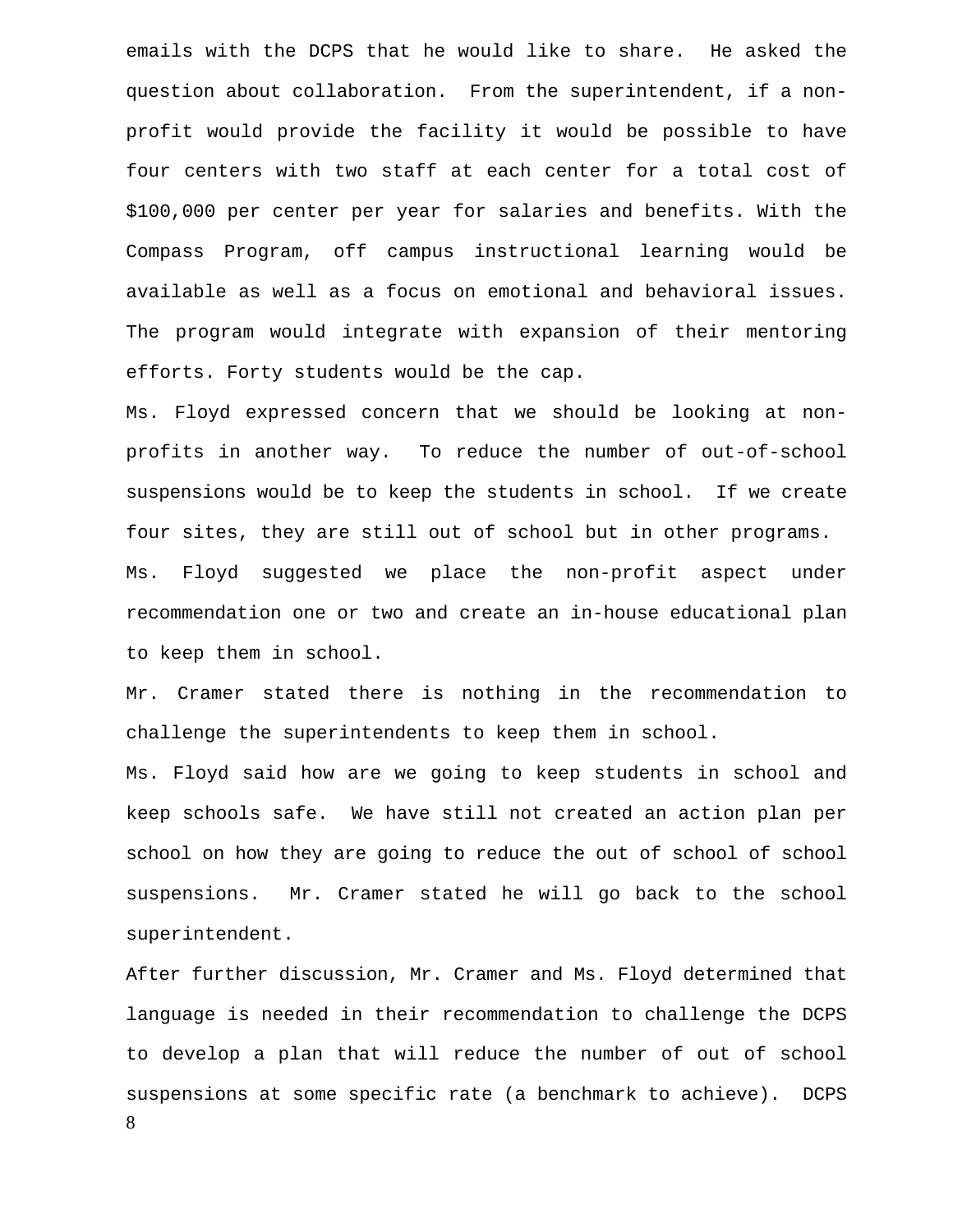will know what the right number is, since they said the number won't get to zero. For those out of school suspensions, utilize a non-profit center.

Ms. Floyd recommended the creation of possible in-school suspensions as a consideration. If we cost the non-profit organizations at \$100,000, what does it cost for in-school suspension. We get FTE (full-time equivalent) funds of anywhere between \$2-4,000 per student and are these funds being lost while the youth is in another program.

Mr. Cramer agreed that if these children can remain in school, funding out of school facilities could cause the loss of FTE funding. There will be an interesting trade-off. Will that cause their in-school suspension rates to increase? Mr. Cramer will research this with the Office of the Superintendent.

The workgroup changed Recommendation #3 to read: Overall reduction of students receiving out of school suspensions.

**Recommendation #4:** Hiring an additional five School Police staff. The estimated cost update is \$400,000 per year.

**Recommendation #5:** Based on recommendations from the JSO and DCPS, the Student Crime Stoppers Program has worked within other school systems. Regarding cost, we will not get information on this. The person who will be providing this data will not be available until March 20, 2008.

**Recommendation #6:** This recommendation is designed to fill the gap for the hours between 3:00-6:00 p.m. Less than 20% of the target population is being served with either a 3- or 5-day per week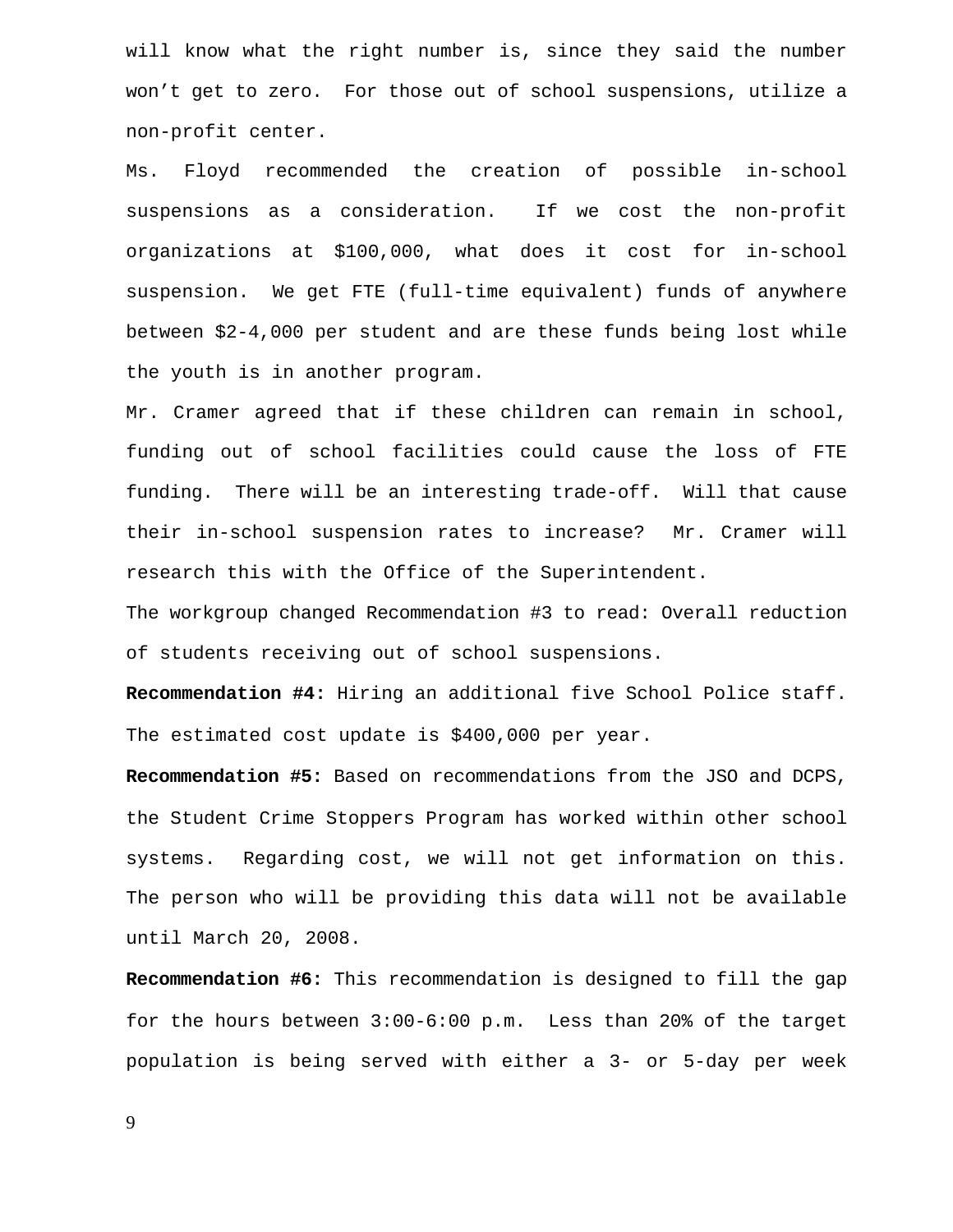after school program. The emphasis for this recommendation is on academic enrichment. The dollar figure will be provided by the Jacksonville Children's Commission.

In addition to the above, the work group also supports the following:

• Reactivation of the Juvenile Assessment Center based on the Blueprint Commission report provided by Dr. Lawanda Ravoira.

Expansion of mentoring programs as supported by the superintendent of schools.

• Supporting what the Truancy workgroup is recommending, which is to hire and deploy 30 additional attendance Social Workers

• Supporting what the Truancy workgroup is recommending, which is to develop a Truancy Team.

• Endorse recent initiatives to review policies and procedures addressing education needs of students with in the Juvenile Justice System.

Mr. Cramer stated that is what we are prepared to send forward in draft form to City Staff next Wednesday.

Ms. Floyd asked that as part of Recommendation #6, add an outcome measure to include not just conduct violations but law violations for juvenile crime. Mr. Cramer will add that.

At this time, Chairman Cramer entertained a motion to send forward the recommendations of the workgroup with additions or corrections as determined in today's meeting.

10 Debra Jahns-Nelsen said she thinks we have addressed providing a supervised controlled environment for out of school suspensions. Mr. Cramer said he thinks the school suspension piece is probably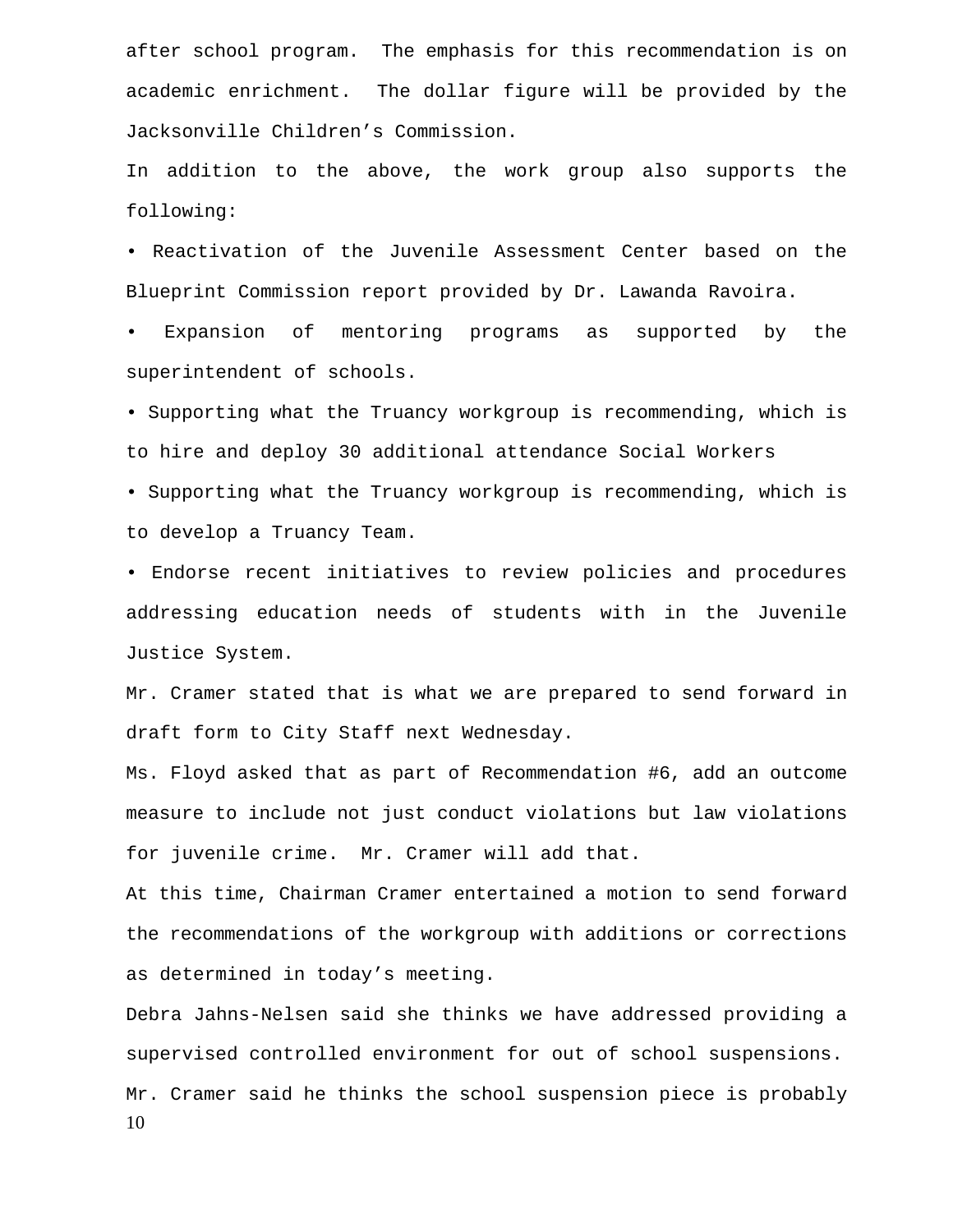the one that will present some significant challenges.

Chairman Cramer adjourned the meeting at 1:30 p.m. He stated no meeting has been scheduled until after the March 12, 2008 Education subcommittee meeting. We might have to reconvene after that time. He will get the input Tony Bellamy received from the other principals to see if it in anyway effects the workgroup's recommendations.

At 1:35 p.m., it was decided to reopen the meeting to continue a conversation on the after-school programs.

Ms. Jahns-Nelsen asked if we will hear back from Linda Lanier. Mr. Cramer stated she will be providing the cost data associated with after-school programs. It will be done on a sliding scale similar to the FSS Program. JCC's programs run about \$1,000 per child per year for 5 days of an academically enriched program. Ms. Jahns-Nelsen said she assumes these after-school programs will be in school. Mr. Cramer stated yes and that is was emphasized that they do not require community centers or new facilities to be built. They will continue in the school environment with available resources.

Ms. Jahns-Nelsen stated she doesn't think the community knows what the Jacksonville Children's Commission does. Chairman Cramer said he would encourage anyone to look at the reporting from the JCC on the work they are doing and the State of the Child in Jacksonville report to get a picture of the challenges they are dealing with as well as the superb efforts they are doing for children in Jacksonville. He ended the meeting by stating he commends JCC and Linda Lanier for her leadership.